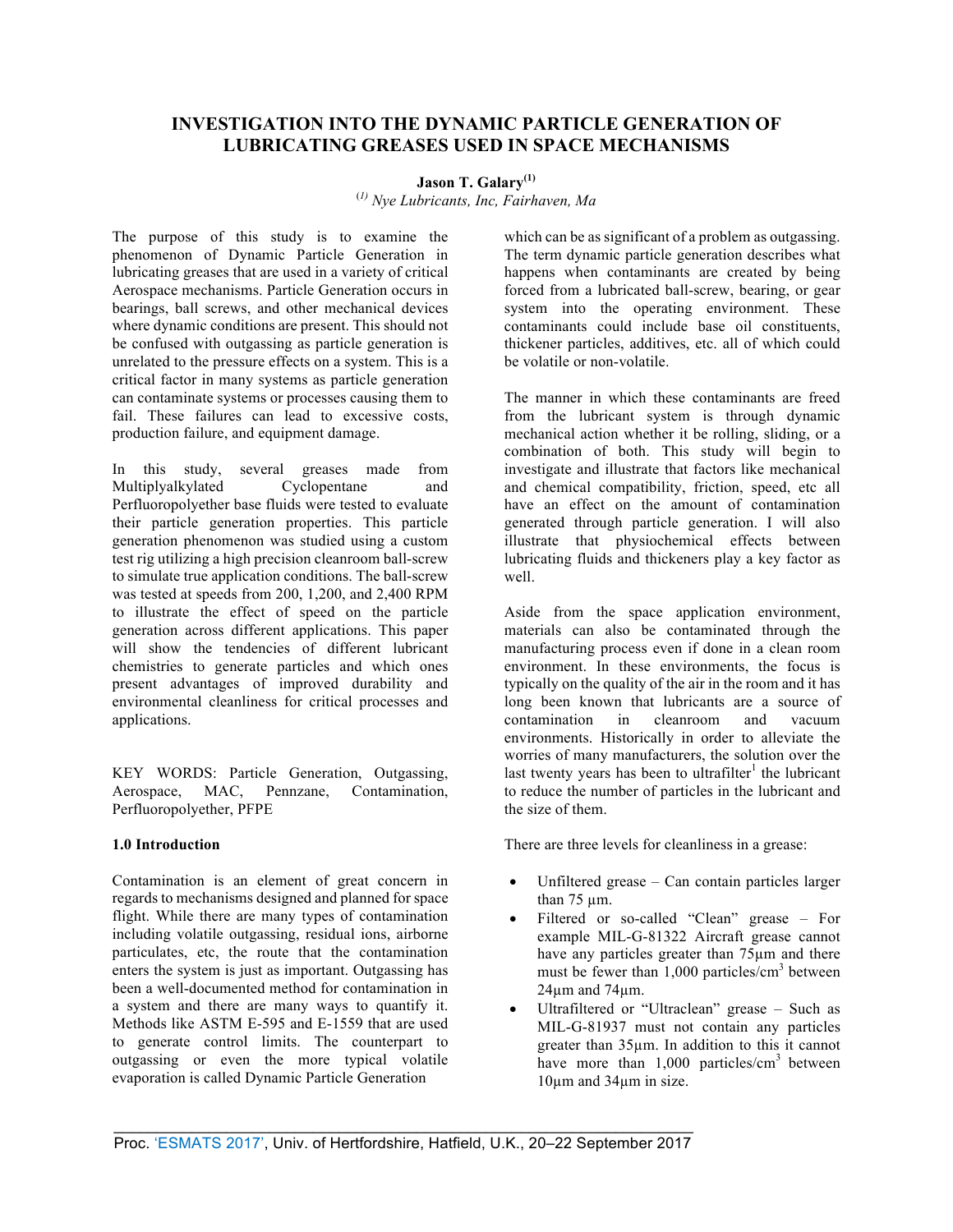While these processes will certainly help remove or break up bulk and "hard" contaminants which will lead to smoother operation, reduced vibration, and lower noise in bearings, ball screws, and other motion applications, it may have little effect on the amount of particles "shed" or generated from a lubricant in a dynamic condition. So this leaves thoughts about what effect the lubricant truly has on this phenomenon and how does the base fluid, thickener, additive, and manufacturing processes effect this property and ultimately the application environment around it. The first step to investigate this new area of lubricant properties required the construction of a new test apparatus and creation of an accurate and repeatable test method [5].

## **1.1 Objective for Testing:**

The primary purpose of this study was to use a newly developed test method and apparatus that could be used to accurately and repeatedly measure the Dynamic Particle Generation of a lubricating grease. This study centered around two different types of lubricants, Perfluoropolyethers (PFPE), and Multiplyalkylated cyclopentanes (MAC). MAC's are composed of one cyclopentane ring with two to five alkyl groups substituted on the ring. The synthesis is performed by reacting dicyclopentadiene with various chain length alcohols producing a lubricant with a various range of physical properties [7]. PFPE's are produced through the oxidation of hexafluoropropylene and are fully fluorinated oligomers that contain fluorocarbon links containing oxygen atoms. Two PFPE's (Braycote® 601EF and NyeTorr® 6300) as well as three MAC lubricants (Rheolube® 2000, 2000F, and NyeTorr® 6200) were tested in this study

#### **Table 1:** Materials tested in study

|                       |      |       |        | Braycote 601EF NyeTorr 6300 Rheolube 2000 Rheolube 2000F NyeTorr 6200 |      |
|-----------------------|------|-------|--------|-----------------------------------------------------------------------|------|
| <b>Base Chemistry</b> | PFPF | PFPFF | MAC    | MAC.                                                                  | MAC. |
| Thickener             | PTFF | PTFF  | Sodium | PTFF                                                                  | PTFF |

The Key Factors of this study will be.

1. To study the particle generation tendencies of different aerospace lubricants evaluated under dynamic conditions.

- 2. To examine the effect that speed plays on the particle generation of a particular system
- 3. To examine the profile of the particle generation results plot; that is how the system behaves with respect to time and number of particles generated.

# **2.0 Background:**

To compare the dynamic particle generation characteristics of various lubricating greases, a custom test apparatus was designed and built to detect, analyze, and classify the products being examined. As this is a newly created test method and fixture, a Design of Experiments (DOE) was put together to investigate repeatability, variability, and statistical significance [5].

The core of the test apparatus is a high precision ball screw assembly meant for cleanroom and low outgassing applications. This ball screw design was used due to the fact that when lubricated correctly and under light load, it experiences virtually zero wear on its components. Since a ball screw assembly utilizes a system of rolling elements, the amount of frictional wear on any components especially under no load is greatly reduced. This allows us to study the particle generation solely based on the lubricant and speed of the test. With the addition of a lubricant that provides a protective film between all surfaces, the main component of wear on the system is the lubricating grease, which then generates the particles being examined in this study. This ensures that the particles generated in the dynamic system are purely generated from the lubricating grease. Please see Figures 1 through 4 for the Dynamic Particle Generation testing apparatus.

In Figure 1, the testing apparatus is illustrated showing the clean air supply that moves over the testing equipment, the ballscrew, and tunnel. To supply clean, filtered air to the system, a laminar flow clean air handler supplies clean ISO 2 Class air to the system. The air handler can deliver filtered air at a range of velocities, depending on operator input, but for the sake of repeatability and comparison, a velocity of 1m/s +/- .25 m/s was used for all testing. This value was decided on after investigating the average volume of clean air turned over in a clean air environment. This filtered air passes over the test system as the ball screw assembly operates for the length of the test.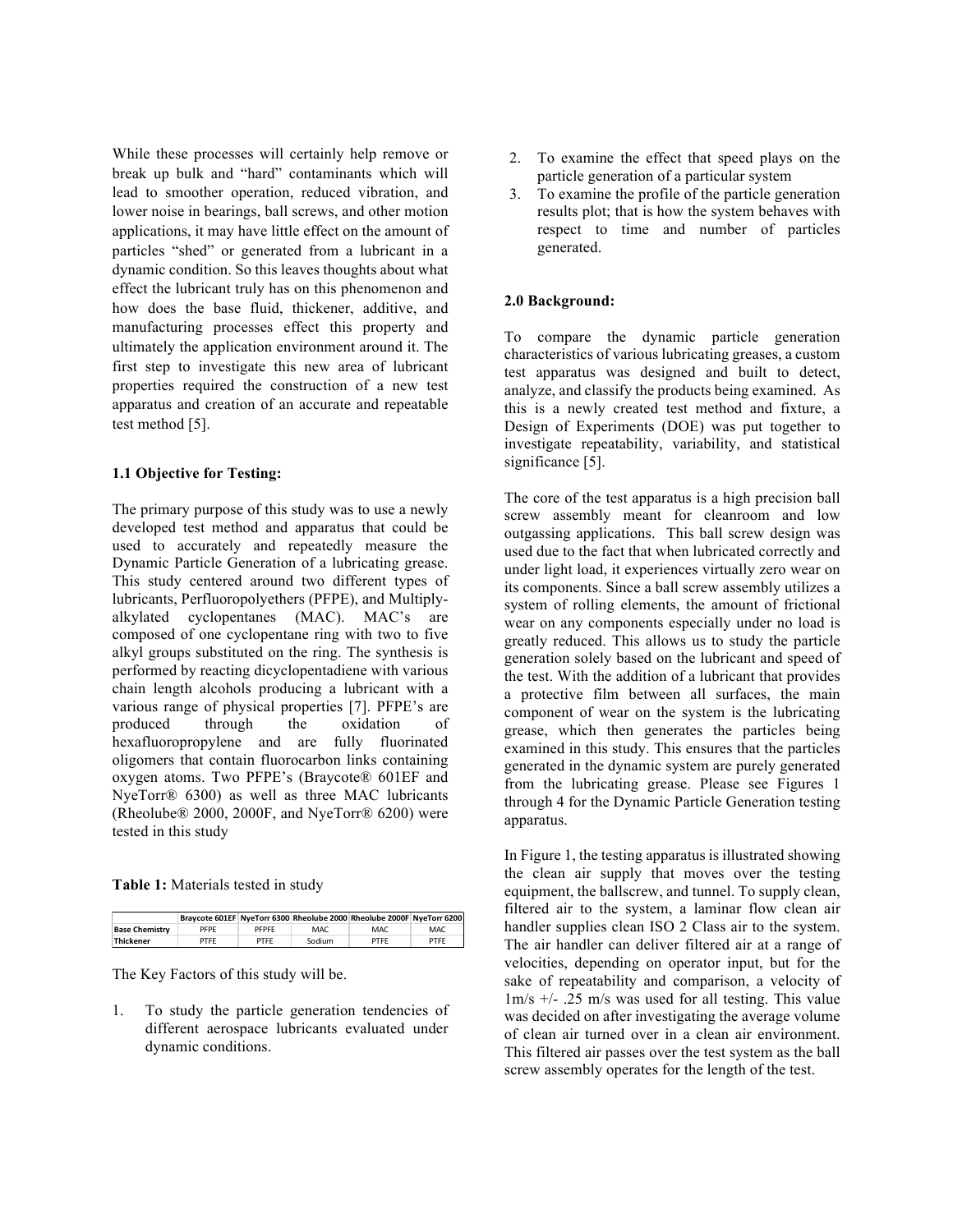

*Figure 1. Dynamic Particle Generating test apparatus*

Figures 2, 3, and 4 shows a more detailed view of the particle generation test unit and components.



*Figure 2. Dynamic Particle Generating test apparatus*



*Figure 3. Dynamic Particle Generating test apparatus*



*Figure 4. Dynamic Particle Generating test apparatus*

Particles are collected via an inlet tube mounted at the end of the ball screw assembly (Figure 4.). The location of the pick-up tube is key, as it captures only particles generated by the grease on the ball screw, and none generated by the servo motor, bearings, linear guides, or flex coupling. The pickup tube leads to a Light-scattering Airborne Particle Counter. The particle counter features simultaneous particle measurement of sizes from 0.1µm and above all the way to 5µm and above via the use of a transverse lightscattering system which provides the most accurate and repeatable measurements available.

During testing a particle count profile is constructed, plotting the count of each category vs. test duration. This profile chart is an important asset to have in order to understand the behavior of the grease being run as two greases may share the same cleanliness value (ISO, JIS, or FED), but may have completely different particle distribution profiles over the duration of the test.

The dynamic particle generation test apparatus has the ability to run at speeds from 200 to 2,400 RPM but in this study, we looked at 200, 1,200, and 2,400 RPM respectively. This translates to 0.02, 0.1, and 0.21 m/s of linear velocity, respectively. Comparison between greases should only be conducted at like rotational speeds, as particle generation typically increases as RPM increases.

Grease is applied to the ball screw assembly at 200RPM with a sample volume of 2cc being applied via syringe and a 10 cycle run-in to evenly distribute the grease. The test begins with the motor stationary while the particle counter takes a series of background readings. The number of readings taken is user defined. The average of these background readings are subtracted from the particle count under dynamic conditions before ISO, JIS, or Federal Classes are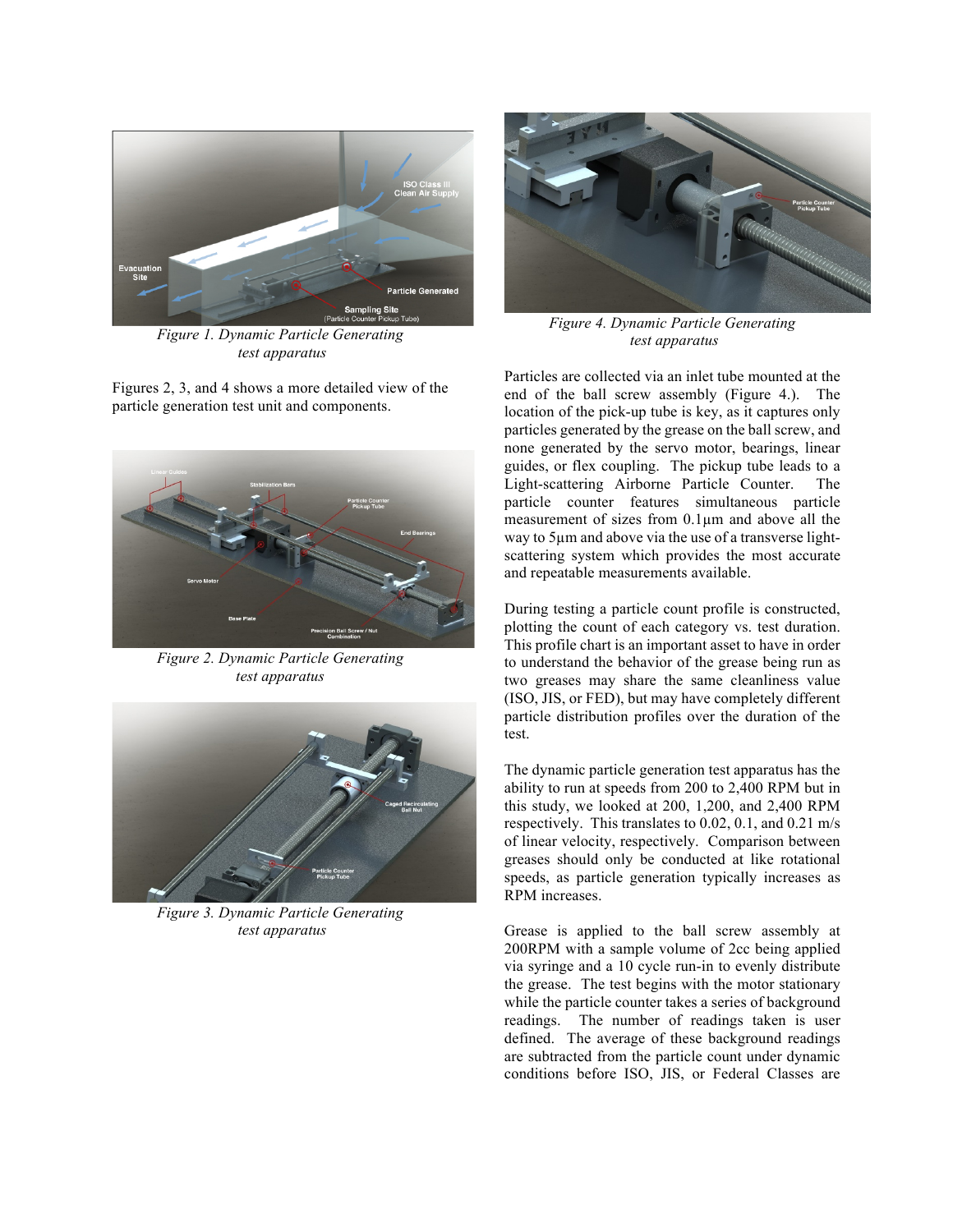calculated. This ensures that the particles being counted are only those produced by the grease and not the filtered air passing over the system.

At the conclusion of the test, the collected data is compared against the particle classification tables and the ISO, Federal, and JIS classifications are determined. The ISO cleanliness levels are determined by the following formula and table.

$$
C_n = 10^N \left[\frac{0.1}{D}\right]^{2.08} \tag{1}
$$

Where

 $Cn$  = represents the maximum permitted concentration (in particle/m3of air) of airborne particles that are equal to or larger than the considered particle size; Cn is rounded to the nearest whole number

 $N = ISO$  class number, which must be a multiple of 0.1 and be 9 or less

 $D$  = the particle size in microns

| <b>CLASS</b>     |           | Number of Particles per Cubic Meter by Micrometer Size |         |            |                   |           |  |  |
|------------------|-----------|--------------------------------------------------------|---------|------------|-------------------|-----------|--|--|
|                  | 0.1       | 0.2                                                    | 0.3     |            | 1 micron          | 5 microns |  |  |
|                  | micron    | micron                                                 | micron  | 0.5 micron |                   |           |  |  |
| ISO <sub>1</sub> | 10        | 2                                                      |         |            |                   |           |  |  |
| ISO <sub>2</sub> | 100       | 24                                                     | 10      | 4          |                   |           |  |  |
| ISO <sub>3</sub> | 1,000     | 237                                                    | 102     | 35         | 8                 |           |  |  |
| ISO <sub>4</sub> | 10,000    | 2,370                                                  | 1,020   | 352        | 83                |           |  |  |
| ISO <sub>5</sub> | 100,000   | 23.700                                                 | 10,200  | 3.520      | 832               | 29        |  |  |
| ISO <sub>6</sub> | 1,000,000 | 237.000                                                | 102,000 | 35.200     | 8,320             | 293       |  |  |
| ISO7             |           |                                                        |         | 352,000    | 83,200            | 2,930     |  |  |
| ISO <sub>8</sub> |           |                                                        |         | 3,520,000  | 832,000           | 29,300    |  |  |
| ISO <sub>9</sub> |           |                                                        |         | 35.200.000 | 8,320,000 293,000 |           |  |  |

**Table 2:** ISO Particle Classifications in Air

**Table 3:** Federal Standard Particle Classifications in Air

| <b>CLASS</b> | MEASURED PARTICLE SIZE (MICROMETERS) |     |     |         |     |  |
|--------------|--------------------------------------|-----|-----|---------|-----|--|
|              | 0.1                                  | 0.2 | 0.3 | 0.5     | 5   |  |
|              | 35                                   | 7.5 | 3   |         |     |  |
| 10           | 350                                  | 75  | 30  | 10      |     |  |
| 100          |                                      | 750 | 300 | 100     |     |  |
| 1,000        |                                      |     |     | 1,000   |     |  |
| 10,000       |                                      |     |     | 10,000  | 70  |  |
| 100,000      |                                      |     |     | 100,000 | 700 |  |

#### **2.1 Repeatability and Statistical Significance**

To validate this new experimental test method, materials were tested with a minimum of three replications. Afterwards a statistical analysis of variance (ANOVA) was performed on the sample sets to look for any statistically significant differences. Different lots of the same material and different sections of a specific batch were also tested. The results of this statistical analysis can be found in the technical paper entitled "Investigation into the Dynamic Particle Generation of Lubricating Greases" [5].

#### **3.0 Results and Discussion**

Table 4 and 5 summarizes the ISO and Federal classifications for the five greases that were studied in this experiment at 200, 1,200, and 2,400 RPM respectively.

#### **Table 4: ISO Classification of Aerospace Greases**

|                 |       |                  |                  | Braycote 601EF NyeTorr 6300 Rheolube 2000 Rheolube 2000F NyeTorr 6200 |                  |
|-----------------|-------|------------------|------------------|-----------------------------------------------------------------------|------------------|
| <b>200 RPM</b>  | ISO 1 | ISO <sub>1</sub> | ISO <sub>1</sub> | ISO <sub>1</sub>                                                      | ISO 1            |
| <b>1200 RPM</b> | ISO 4 | ISO 4            | ISO 4            | ISO <sub>2</sub>                                                      | ISO 4            |
| 2400 RPM        | ISO 5 | ISO 5            | ISO 6            | ISO <sub>3</sub>                                                      | ISO <sub>5</sub> |

## **Table 5: Federal Classification of Aerospace Greases**

|                 |             |             |              | Braycote 601EF NyeTorr 6300 Rheolube 2000 Rheolube 2000F NyeTorr 6200 |             |
|-----------------|-------------|-------------|--------------|-----------------------------------------------------------------------|-------------|
| <b>200 RPM</b>  | Class 1     | Class 1     | Class 1      | Class <sub>1</sub>                                                    | Class 1     |
| <b>1200 RPM</b> | Class 100   | Class 100   | Class 100    | Class <sub>1</sub>                                                    | Class 100   |
| <b>2400 RPM</b> | Class 1.000 | Class 1.000 | Class 10.000 | Class 100                                                             | Class 1.000 |

It is apparent from Tables 4 and 5 that at the lowest rotational speeds, all of the lubricants performed equivalently. As the speeds increased as well as friction between the lubricants and the bearings, the materials started performing differently.

The two PFPE greases received identical ISO and Federal ratings so they appear to be equivalent from the perspective of how much particle contamination they generate into the environment. Looking at the particle generation graphs in Figures 5 and 6, a different story is told as the curves are dramatically different at 2,400 RPM. While both of these greases are PTFE thickened and made from similar viscosity linear structured PFPE fluids, their tendency to generate particles less than  $1\mu$  is very different. It is well know that PTFE and PFPE chemistries have weak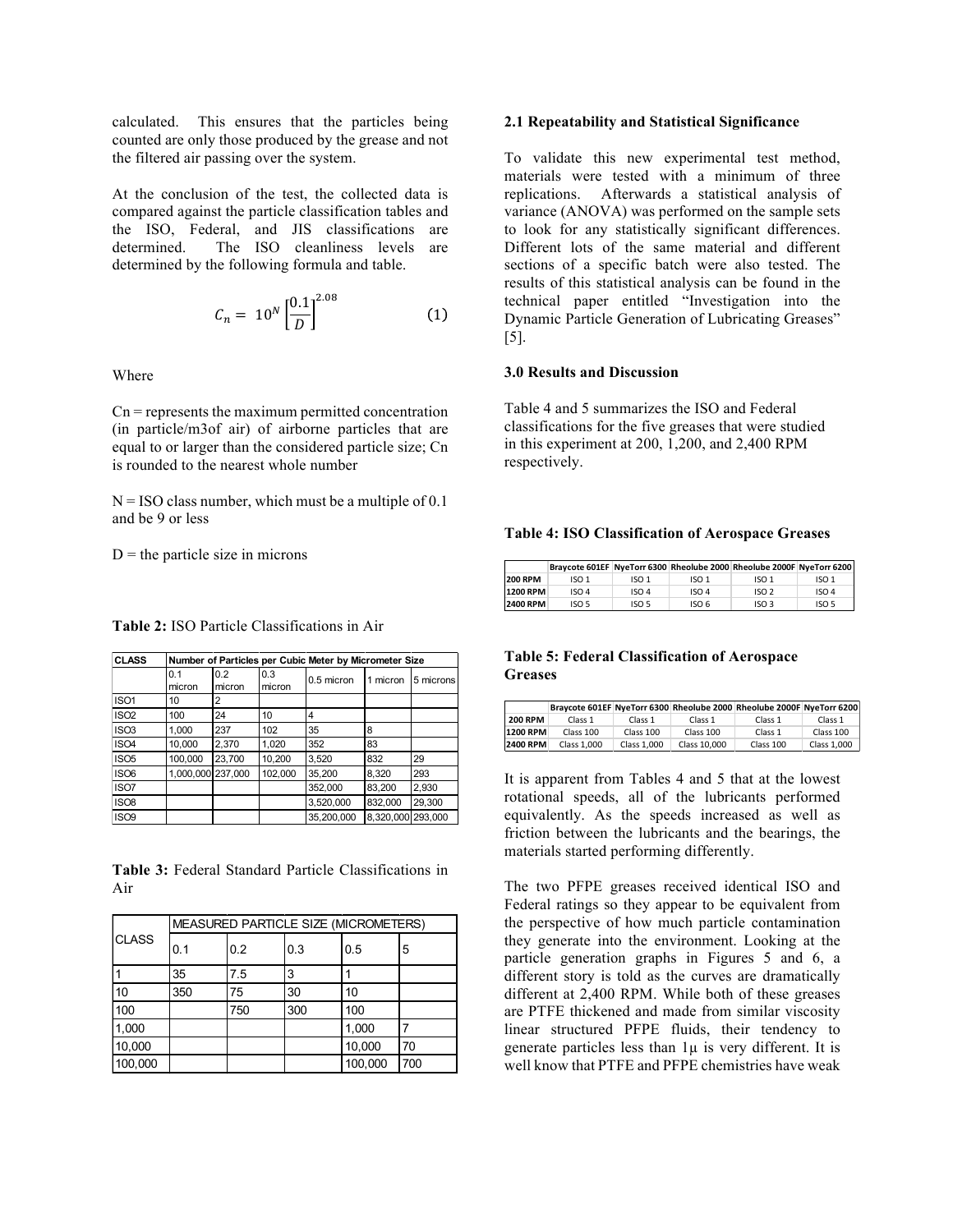bonding strengths (Van Der Waals) between the molecules and surfaces during sliding motion [6].

However the difference seen here between these two materials is most likely the effect of the difference in PTFE used in the material. There are many different grades of PTFE as well as manufacturing processes ranging from emulsion formed polymers to irradiated polymers. These differences in manufacturing processes as well as residuals of surfactants and other chemical processing aids can possibly have a significant effect on the ability of the PFPE and PTFE to bind into a strong lubricant system. This combined with differences in the particle size distribution of the PTFE polymers creates factors that generate more environmental contamination through particle generation.



*Figure 5. Dynamic Particle Generation of Braycote 601EF*



*Figure 6. Dynamic Particle Generation of NyeTorr 6300*

The results for the MAC based greases showed some potential performance benefits compared to the PFPE lubricants but it did depend greatly on thickener. The Rheolube 2000 and 2000F share the same base fluid while the NyeTorr 6200 utilizes the Pennzane Ultra X-2000 base fluid which is processed additionally to reduce its outgassing. The sodium thickener used in the 2000 grease is apparently sensitive to the shear as the material generates more particles as the rotational speed and sliding friction increases. In Figure 7, the particle generation trend can be seen to continually increase over time. The majority of these particles were small (less than 1µ) and the continual increase in the amount detected per cubic cm of air is most likely attributed to the processing of the thickener/grease and the bonding strength of the sodium thickener resulting in the ultimate shear stability of the thickener.



*Figure 7. Dynamic Particle Generation of Rheolube 2000*

As the 2000F and the 2000 grease both share the X2000 base oil and similar additive packages, we can see the direct effect of the thickener of the particle generation. It is well known that the MAC's possess superior film strength and adhesion to metal surfaces when compared to PFPE's so we would expect low particle generation as the probability of particles being shed to the air would be lower. With the thickener of the 2000F having strong covalent bonding within the PTFE molecules [6] combined with the strong film strength of the MAC, it showed to be the superior lubricant in this study for particle generation.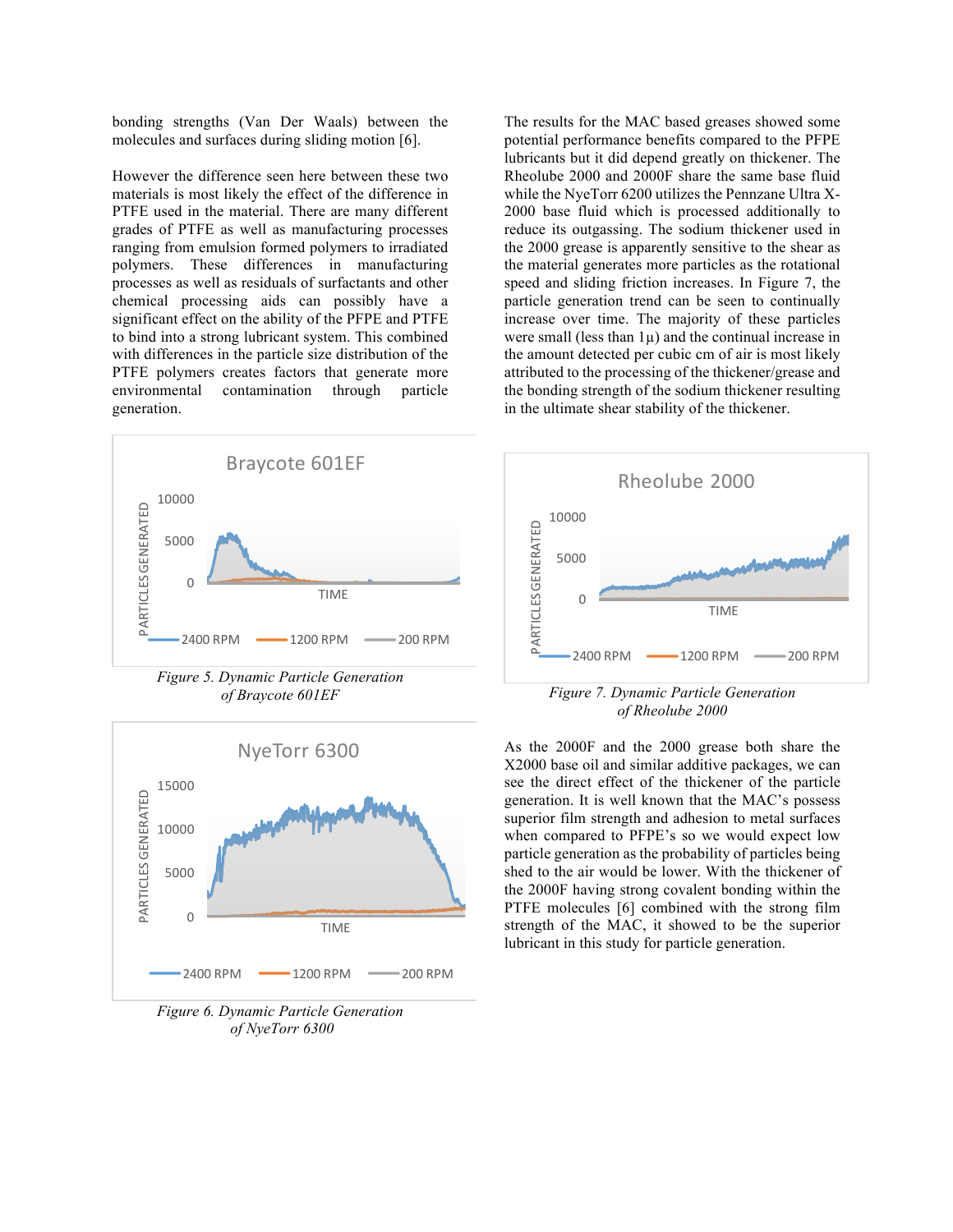

*Figure 8. Dynamic Particle Generation of Rheolube 2000F*

The results in Figure 9 for the NyeTorr 6200 which is made from the X-2000 Ultra (further refined MAC) and PTFE are very interesting as the amount of particle generation trends higher throughout the entire test than the 2000F and is classified one order of magnitude higher in both the 1,200 and 2,400 RPM tests. Beyond this difference, the 6200 generated ten times the amount of particles less than  $1\mu$  when compared to the 2000F. Although this is within the allowed error for the Federal Cleanliness standards, it is a significant difference when it comes to space critical applications. The issue is certainly not created by volatility as the X-2000 Ultra has lower ASTM E-595 results as well as Knudsen Vapor Pressures compared to the traditional X-2000 fluids. Since the manufacturing process, additives, and PTFE polymer type are all the same, this leads us to conclude there must be some effect from the X-2000 Ultra on the particle generation of the 6200.

While the X-2000 Ultra contains less volatiles and has demonstrated that it has superior outgassing properties to the standard grade, the particle generation is negatively affected. The reasons for this could be as simple as the refinement of the X-2000 has caused a change in the tribological properties of the fluid which has led increased friction between the fluid, PTFE polymer, and bearing surface. This additional friction could lead to degradation of the lubricant which then leads to shedding of particles from the lubricant system. Another possible cause for this particle generation could also be the removal of something from the X-2000 fluid that helped with the film strength or the compatibility with the PTFE polymer and its removal has promoted the increase in particle generation.



*Figure 9. Dynamic Particle Generation of NyeTorr 6200*



*Figure 10. Comparison of the Dynamic Particle Generation* 

In figure 10, all of the samples tested in this study have been graphically plotted on the same axis to visually illustrate the differences in the particle generation between different materials. The 2000F clearly has the best performance of any of the materials tested.

#### **4.0 Conclusions**

Determining the volume of contamination generated from a lubricant through particle generation in dynamic conditions is a new area just starting to be explored. As presented in this study, many factors play into the behavior of a grease in respect to particle generation characteristics. Variables such as run speed, base oil chemistry, and thickening agent